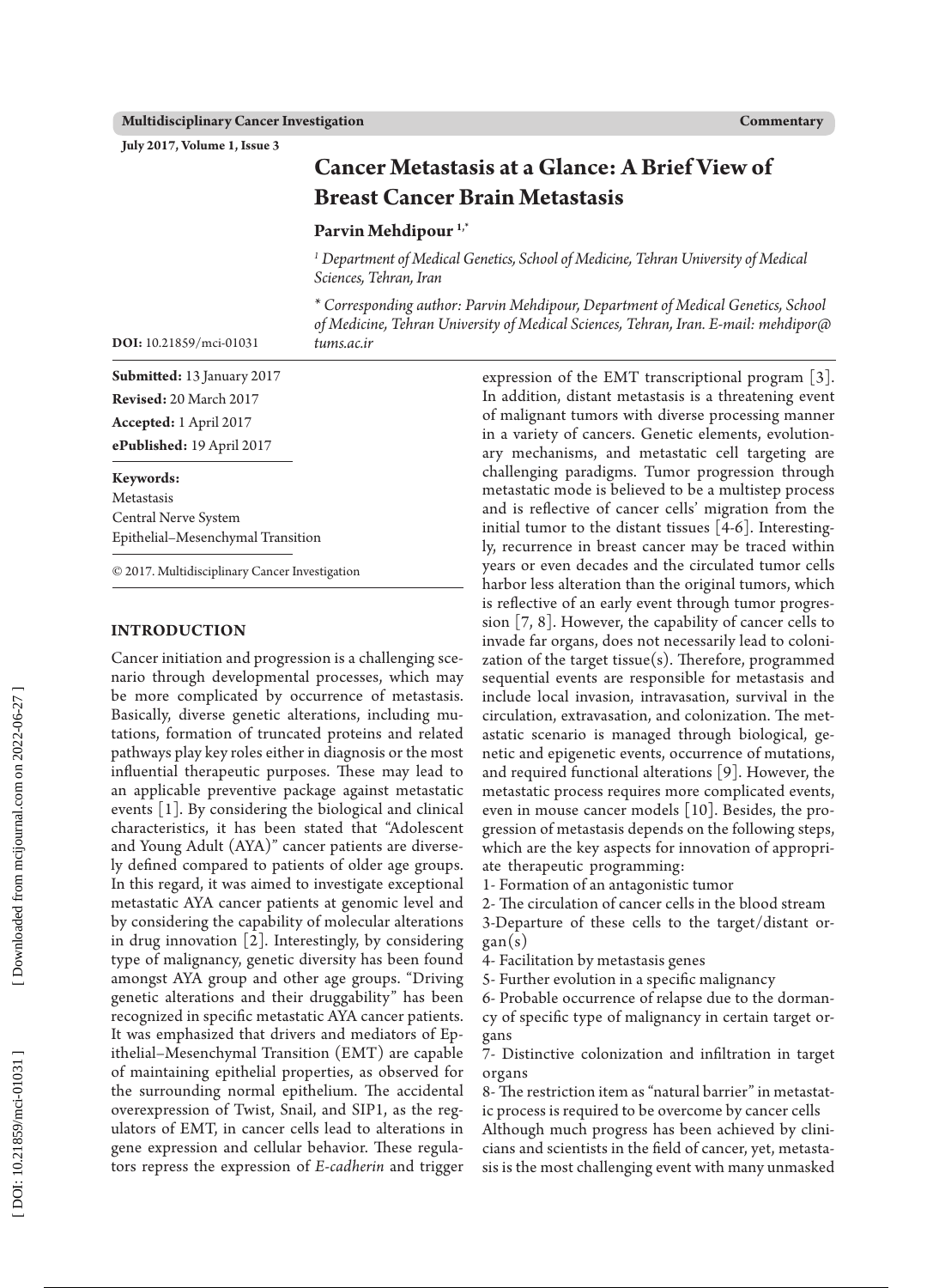facts. Therefore, the medical world faces the com plex machinery of cancer initiation, progression, and therapy. By considering rapid progression in modern technologies, although the molecular- and cell biol ogy-based research would lead to more appropriate diagnoses and target-based therapies, yet the divers personalized patterns, even in the same pedigree, is an alarm in cancer management.

### **The Ge n e s Invo lve d in Metastatic Pro c ess e s**

There are genes, which facilitate transformation from carcinoma in situ to invasive carcinoma at primary tumor, and initiate a successful circulation from the primary tumor to blood stream and then to the tar get organ. Furthermore, the highlighted scenario for distant metastasis includes infiltration, dormancy, and colonization. The tumor initiators include 1) onco genes, which are responsible for growth, survival, pro genitor-like-state and genomic instability, including ERBB2, CTNNB1 (β-catenin), KRAS, PI3K, EGFR, and MYC; 2) tumor suppressor genes (APC, TP53, PTEN, BRCA1, and BRCA2); 3) metastatic progres sion factors to extravase and mange survival, such as PTGS2, EREG, MMP1, LOX, ANGPTL4, and CCL5; and 4) the genes responsible for colonization at specific organs (PTHRP ILL11 CSF2RB (GM-CSF), IL6, and TNF $\alpha$ ) [11].

#### **Metastatic Events**

The programming of metastases relies on the sequenc es of genes' activation and inactivation, which may lead to invasion of tissues within the cancer cells' territory, followed by metastatic event in target organ $(s)$ . The key required events for metastases include EMT, ex tracellular matrix degradation, bone marrow progeni tor enrolment, and angiogenesis. Developmental pro gramming is essential for EMT and is under control of key transcription factors, including TWiST1, SNAi1, and SNAi2 [12]. The metastatic cascade events are followed by the circulation of cancer cells, capable of passing through the capillary, reaching the distant or gan and promoting infiltration of distant tissues. Be sides, the expression of involved genes in metastases, and the characteristics of target organs play crucial roles in prediction of prognosis in different cancers. It is worth noting that by entry of circulated cells and infiltration process, the aggressive malignant cells are also capable of invading the neighboring tumor tissues as well. Invasion is a challenging event and different mechanisms are involved in the circulation process, including cellular motility and basement membrane degradation [13, 15]. Furthermore, RHOC, as a cy toskeletal modifier, plays a role in propagation of me tastasis  $\lceil 15 \rceil$ .

In fact, the circulating configurations play an import -

ant role in infiltration in the distant organ. Infiltration of the distant organ also requires an interaction be tween tumor cells and the basement membrane [16, 17]. Regarding the blood-brain barrier and astrocyte, a complicated process is involved in infiltration of circulating tumor cells into the parenchyma of brain, which requires to be unmasked  $[18, 19]$ . The blood– brain barrier, with its close-fitting layer of endothelial cells, is rather complicated. Consequently, the infiltra tion of circulating cancer cells in the brain parenchy ma could require highly specialized functions, many of which require basic, complementary, and tradition al insights. Furthermore, cancer therapy has an unex pected impact on the metastatic pattern via dormancy of Her2-neu positive breast cancer patients, who have been treated with Herceptin, and may lead to recur rence of a definite organ. In this regard, it has been shown that the occurrence of brain metastasis has also increased [19].

## **Viewpoints**

A successful metastasis relies on; 1) Barriers to meta static infiltration that are found to be organ- specific; 2) The nature of capillary walls in target tissues; 3) Wheth er the cancer cells in primary tumor harbor the essential functional characteristics for a successful extravasation. These conditions are required for breast cancer cells, yet in the brain, the penetration of capillaries leads to a problematic infiltration, which is reflective of the brain barrier. However, the cancer cells by having the required functions, such as vascular factor and micro environment signals of tumors, are allowed for extrava sation [11]. The metastatic intermediaries may support either malignant progression at primary tumor level or facilitate infiltration ability in the target organ. In this regards, the expression of genes, including epiregulin (EREG*)* and prostaglandin G/H synthase 2 (PTGS2), are required to endorse capillary association in specific tumors, such as breast. Therefore, the breast cancer cells will be authorized to pass the endothelial barriers [11]. "Bridging the gap in metastatic breast cancer" has been reported by Professor Marc Beishon presented at Advanced Breast Cancer (ABC) conference. The high light points included the programs in survival of breast cancer patients and the examples of successful thera pies. He has also focused on the requirements for the "ABC consensus guidelines" within healthcare systems. The selected topics and primary version of "consensus statements" are listed below [20]:

1- Performance of genetic counseling for "BRCA-asso ciated disease in patients with triple negative or luminal metastatic breast cancer."

2- In patients with HER2+ and brain metastasis, as a sole target, and "stable extra-cranial disease", "systemic therapy" should not be altered.

3- The performance of next-generation sequencing is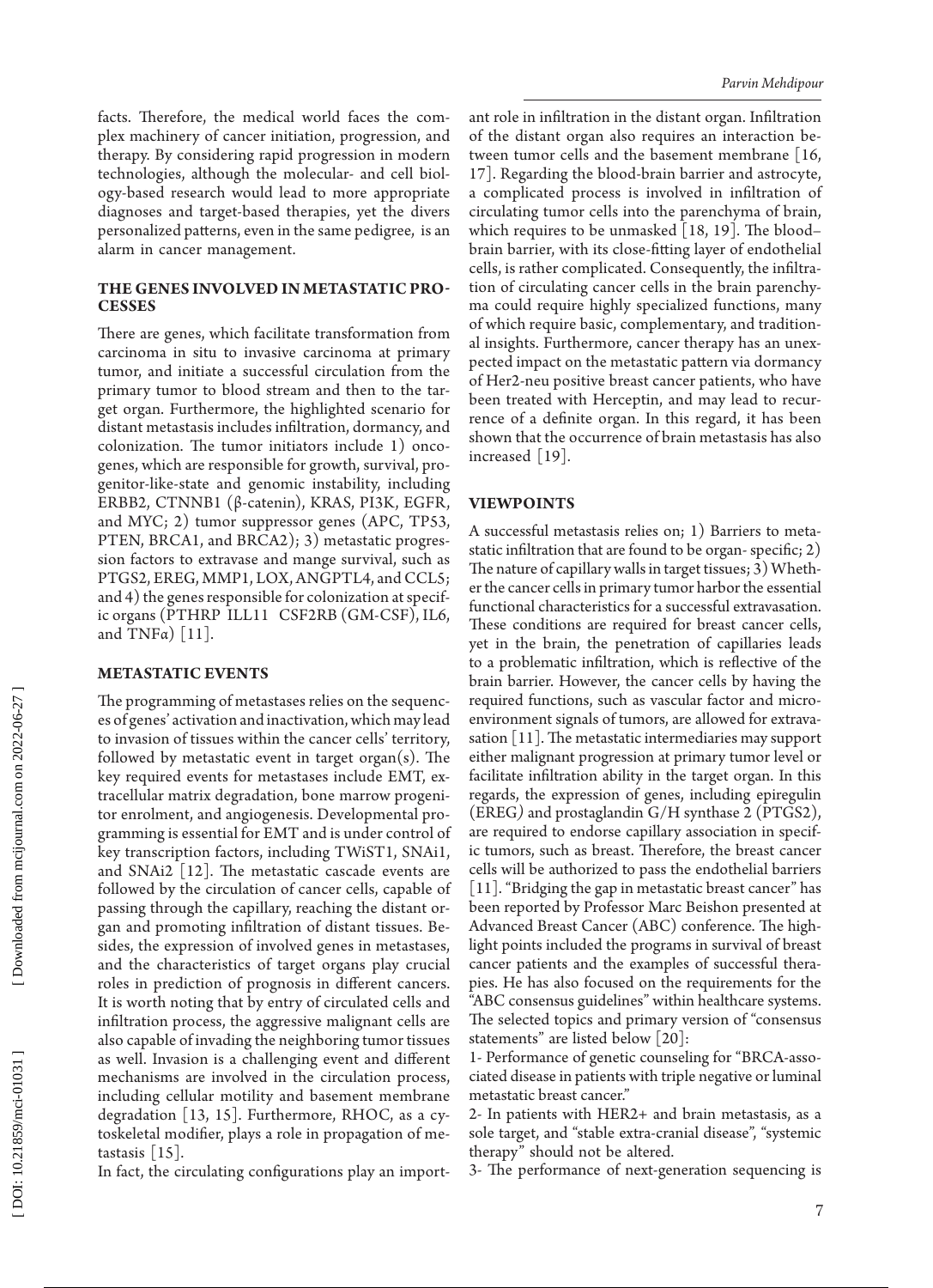not an evidence-based test, without any benefit for the cancer patients with metastatic tumors.

A review article on pathogenesis of Breast Cancer Me tastasis to Brain (BCBM) was recently published [21]. As a beneficial outcome for cancer patients, tracing of predisposition to the occurrence of BCBM would lead to an early and appropriate diagnosis and management through the progression of cancer and occurrence of metastasis. These factors are demonstrated in Figure 1 [21]. Furthermore, numerous genes and signaling path ways have influential impact on BCBM. In this review, different pathways were explored and the early signaling pathway has been especially highlighted, as it governs the progression of metastasis. Therefore, the inhibition of these pathways may lead to remarkable therapeutic discovery. Therefore, the key elements of BCBM relies on the following facts, as have been addressed in the au thor's review in details [21]:

1- Involvement of different genes and signaling path ways

2- Importance of Chemokine signaling as "a worthy bi ological support for the seed and soil theory".

3- Cell migration as an essential machinery in metas tasis through chemokines by promoting a sequence of events including angiogenesis, extravasation, prolifera tion, survival, and colonization.

4- Interaction between ErbB2 overexpression and VEGF expression in order to stimulate the proliferation and migration of primary tumor cells.

5- Successful target-based therapy considered as a great dream in BCBM and angiogenic-based therapy by an ti-VEGF may initiate some hope in the cancer world [22].

6- Other target-based factors include Poly-Adenosine Diphosphate Ribose Polymerase (PARP), HER2 ty rosine kinase, Insulin-like Growth Factor (IGF) or its binding protein (IGFBP) [23].

By considering other metastatic destination, the pro cesses from breast to brain are also complicated, which has been broadly explored in a review by the authors [24]. It was proposed that the cascade manner in gene expression might play a role in transforming a benign breast neoplasm to an aggressive tumor, which may pave the way toward the metastasis to bone. However, the most important paradigm in BCBM management includes the following items:

1- Performing a reliable follow-up study of the patients effected by breast cancer.

2- An early detection of metastatic brain neoplasia.

3-Characterizing the molecular and cellular profiles in metastatic brain neoplasia.

4- Bridging genetics and cell biology to the metastatic tumor-initiation and progression.

5- Providing an influential therapy in cancer patients affected by BCBM.

As a brief direction, by considering the personal ized cancer management and translational research, a multi-disciplinary approach is required for unmasking the most influential-, molecular- and cellular- alter ations though the developmental processes in BCBM. Finally, the questions in cancer management for BCBM are 1) what was the global strategy in the past? 2) What is the current statue? And 3) Is there any harmonic re search movements in the cancer world?



Figure 1: Predisposing Factors in the Occurrence of Breast Cancer Metastasis to Brain. Identification of risk factors would provide accurate diagnosis and better management of patients.

[KPS: patient's ability to perform everyday tasks on a scale of 0 (dead) to 100, no symptom disease]  $\lfloor 21 \rfloor$ .